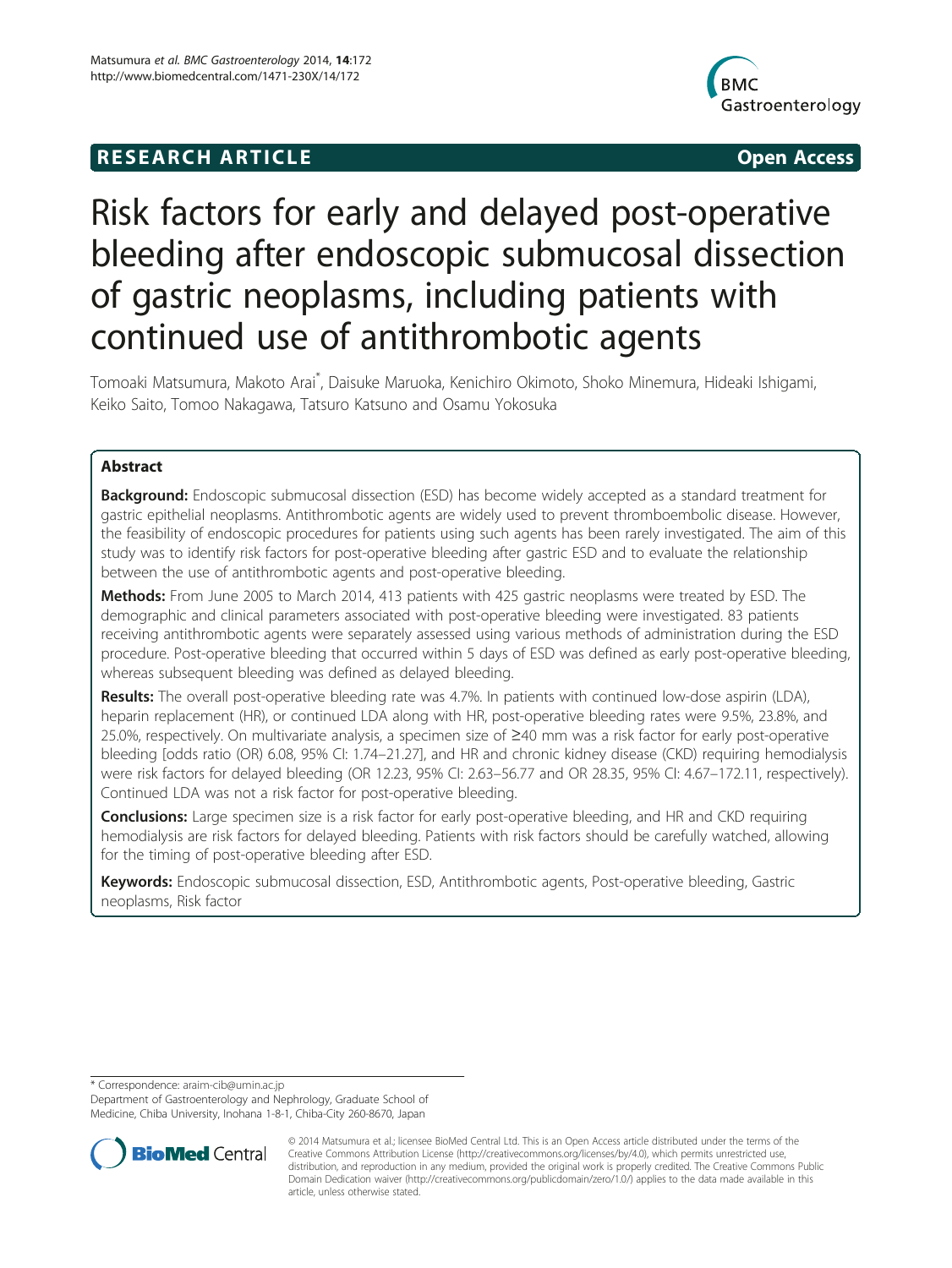## Background

Endoscopic submucosal dissection (ESD) is widely recognized as the optimal treatment for gastric epithelial neoplasms [\[1-4\]](#page-7-0). The safety of gastric ESD has been mostly established; however, post-operative bleeding is still the main complication affecting the outcome of the procedure.

Antithrombotic agents are widely used to prevent thromboembolic disease. The number of patients taking antithrombotic agents has increased as a result of increases in the incidence of ischemic heart disease, cerebrovascular disease, and arteriosclerosis obliterans. Although antithrombotic agents are very effective in the management of thromboembolic diseases [[5,6](#page-7-0)], their use increases the incidence of gastrointestinal (GI) bleeding [[7-9\]](#page-7-0). MacQuaid et al. found that low-dose aspirin (LDA) increases the risk of major GI bleeding (relative risk 2.07, 95% CI: 1.61–2.66) in meta-analysis [\[8](#page-7-0)]. In addition, Lanas et al. reported that Helicobacter pylori infection increased the risk of upper GI bleeding in patients taking LDA [[10](#page-7-0)]. On the other hand, endoscopic procedures such as ESD cause post-operative bleeding at a constant rate. Previous studies have reported that the post-operative bleeding rate was approximately 5% after gastric ESD [[11-14\]](#page-7-0). Because many patients who undergo gastric ESD are infected with Helicobacter pylori, the post-ESD bleeding rate for patients receiving antithrombotic agents is expected to be >5%.

In clinical practice, healthcare workers need to balance the risks of hemorrhage after endoscopic procedures and thromboembolic events after medication cessation. The American Society for Gastrointestinal Endoscopy (ASGE) guidelines for the management of antithrombotic agents for endoscopic procedures recommend the continued use of LDA for GI endoscopies, even for procedures with a high risk of hemorrhage [[15](#page-7-0)]. In contrast, the European Society of Gastrointestinal Endoscopy (ESGE) guidelines recommend that LDA should be continued for most endoscopies, but discontinued for 5 days prior to ESD and other procedures with a high risk of hemorrhagic complications, provided the risk of thromboembolic events is low [\[16\]](#page-7-0). Guidelines for the management of anticoagulant and antiplatelet therapy in patients undergoing endoscopy were published in Japan in 2012 [\[17,18](#page-7-0)]. The Japanese guidelines recommend endoscopic procedures without interruption of LDA therapy in patients at high risk of thromboembolic events who use LDA alone. On the other hand, it is recommended that anticoagulants, such as warfarin, can be replaced by heparin as a bridge therapy [[17,18\]](#page-7-0). However, there is insufficient data to support these strategies. Furthermore, the risk of bleeding after gastric ESD for patients routinely using LDA remains controversial [[19,20](#page-7-0)]. The aim of the present study was to identify risk factors for post-operative bleeding and to evaluate the relationship between the use of antithrombotic agents and post-operative bleeding in patients who underwent ESD for gastric neoplasms.

# **Methods**

#### **Patients**

This was a retrospective study. A total of 425 gastric epithelial neoplasms (412 early gastric cancers and 13 gastric adenomas) in 413 patients were treated with ESD at the Chiba University Hospital (Japan) from June 2005 to March 2014. Of the 413 patients, 83 (20.0%) were on antithrombotic therapy (warfarin potassium in 21 patients, antiplatelet drugs in 62 patients, both warfarin potassium and antiplatelet drugs in 4 patients, and two kinds of antiplatelet drug in 7 patients). All 83 patients were classified into one of two groups, at higher- or lower-risk of thromboembolism, according to risk stratifications based on published criteria [\[17,18](#page-7-0)]. The high risk of thromboembolism was defined based on the following: two months following coronary artery bare metal stenting; twelve months following coronary artery drug eluting stenting; two months following carotid arterial revascularization (carotid endarterectomy or stenting); ischemic stroke or transient ischemic attack with >50% stenosis of major intracranial arteries; recent ischemic stroke or transient ischemic attack; obstructive peripheral artery disease ≥ Fontaine grade 3 (rest pain); ultrasonic examination of carotid arteries and magnetic resonance angiography of the head and neck region where withdrawal is considered high risk of thromboembolism; history of cardiogenic brain embolism; atrial fibrillation accompanying valvular heart disease; atrial fibrillation without valvular heart disease but with a high risk of stroke; following mechanical mitral valve replacement; history of thromboembolism following mechanical valve replacement; antiphospholipid antibody syndrome; and deep vein thrombosis/pulmonary thromboembolism [[17,18\]](#page-7-0). Of the 46 high-risk patients, 21 continued LDA during the procedures, 21 underwent intravenous heparin replacement (HR), and 4 patients continued LDA and underwent HR. In the 37 low-risk patients, antithrombotic agents were temporarily stopped before the procedures and restarted within 5 days of the procedures (day 1, 3, and 5 after procedures in 26, 2, and 9 patients, respectively).

The indications for ESD were determined on the basis of endoscopic findings, including chromoendoscopy with indigo carmine dye, and biopsy. We referred to the criteria described by Gotoda et al. [\[1](#page-7-0)] for possible nodenegative gastric epithelial neoplasia.

#### ESD procedure

ESD was performed with a conventional single-channel endoscope (GIF-H260Z or -Q260J; Olympus, Tokyo, Japan) or a two-channel endoscope (2TQ260 M; Olympus). We mainly used an IT knife 2 (KD-611 L; Olympus),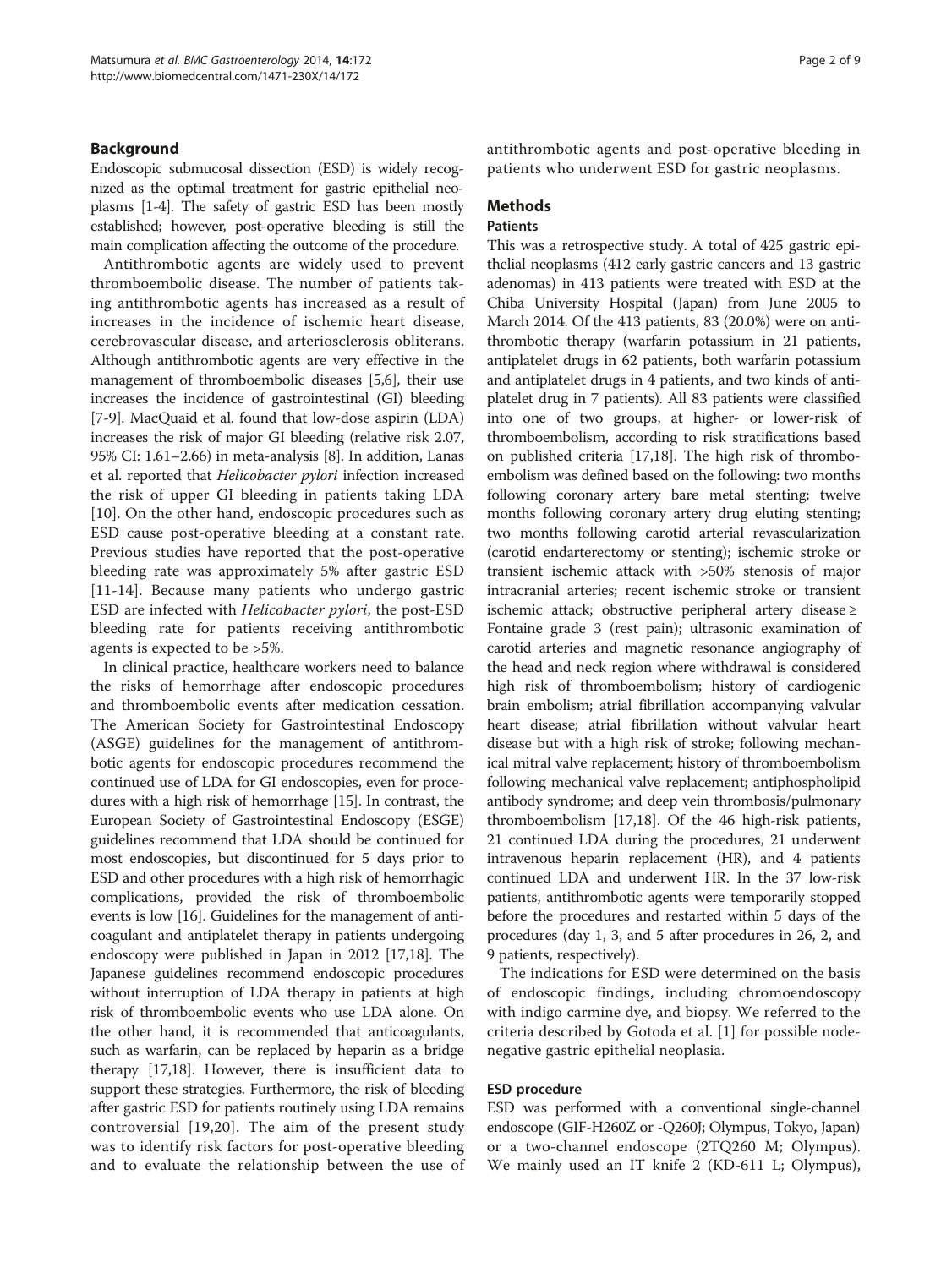and electrosurgical current was applied using an electrosurgical generator (VIO 300D; ERBE, T¨ubingen, Germany). In addition, we used other electrosurgical knives as necessary, including an IT knife (KD-610 L or KD-611 L; Olympus), a Hook knife (KD-620LR; Olympus), or a Flush knife (DK-2618; Fujifilm Inc., Tokyo, Japan), with an ICC200 (ERBE) electrosurgical generator. The injection solutions contained glycerin and hyaluronic acid sodium (0.4%) with 1% indigo carmine dye. The ulcers that developed after ESD were endoscopically examined and any visible vessels were heat-coagulated using hemostatic forceps (FD-410LR; Olympus). The resected specimens were stretched, pinned flat on a corkboard, and measured.

# Management after ESD

Beginning on the day of ESD, omeprazole (40 mg/day) was administered intravenously. From June 2005 to September 2013, we performed second-look endoscopies the day after ESD and coagulated all exposed vessels on artificial ulcers, regardless of whether or not bleeding was present. After October 2013, we did not routinely perform second-look endoscopies. We also checked hemoglobin levels the morning after ESD. If no ESD-related complications occurred, patients were allowed to have a liquid diet. From 2 days after ESD, all patients received 20-mg omeprazole or esomeprazole, and sodium alginate (120 ml/day) orally. Patients were discharged the day after a diet was established. After discharge, patients were instructed to take 20-mg omeprazole or esomeprazole once a day for 28 days.

# Management of patients taking anticoagulants

When gastric ESD was performed in patients receiving oral anticoagulants such as warfarin, anticoagulants were stopped temporarily 3 days before the procedure and HR was used as a bridge therapy. Unfractionated heparin was used for HR. A continuous administration of heparin was initiated and controlled to keep the activated partial thromboplastin time (APTT) at approximately 60 s. Intravenous HR was stopped 6 h before ESD. In addition, the prothrombin time international normalized ratio (PT-INR) was measured before ESD to confirm that the drug effect had disappeared. After ESD, intravenous HR was restarted 2 h after the procedure and oral anticoagulants were restarted the next day after the procedure. Heparin sodium was discontinued when the PT-INR level had reached approximately 1.50.

#### Post-operative bleeding

Post-operative bleeding was defined as a decrease in the blood hemoglobin level of  $>2$  g/dL accompanied by an occurrence of hematemesis, melena, or a combination of unstable vital signs within 4 weeks of ESD. The typical

period of hospitalization after ESD was 5 days. Therefore, post-operative bleeding that occurred within 5 days of ESD was defined as early post-operative bleeding, and subsequent bleeding was defined as delayed post-operative bleeding. All patients with post-operative bleeding underwent emergency esophagogastroduodenoscopy (EGD). Information was recorded regarding the time of bleeding and whether any interventions were performed.

#### Histopathological examination and curability after ESD

Histopathological examination was based on the 2010 Japanese Classification of Gastric Carcinoma issued by the Japanese Gastric Cancer Association (JGCA) [[21](#page-7-0)]. The entire resected specimen was cut into parallel 2-mm sections and examined with hematoxylin and eosin staining for detailed analysis, including the analysis of the deepest portion containing infiltrating cancer cells. Gastric carcinomas were classified as differentiated or undifferentiated. The former type included well-differentiated tubular adenocarcinoma, moderately differentiated tubular adenocarcinoma, and papillary adenocarcinoma. The latter type included poorly differentiated adenocarcinoma, signet ring cell carcinoma, and mucinous adenocarcinoma. En bloc resection was defined as resection in a single piece. Complete resection was defined as an en bloc resection of a tumor that was shown to be free of cancer cells at both the horizontal and vertical cut ends. The resection was judged as curative when all the following criteria were met: en bloc removal, tumor size  $\leq$  2 cm, differentiated type, pT1a, negative horizontal margin (HM0), negative vertical margin (VM0), and no lymphovascular infiltration [ly (−), v (−)]. Curative resection for early gastric carcinomas that fell under the expanded indications was defined as follows: en bloc resection, HM0, VM0, ly  $(-)$ , and v  $(-)$  as well as  $(1)$ tumor size  $> 2$  cm, differentiated type, pT1a, and ulceration (UL) –; (2) tumor size ≤ 3 cm, differentiated type, pT1a, and UL +; (3) tumor size  $\leq$  2 cm, undifferentiated type, pT1a, and UL -; or (4) tumor size  $\leq$  3 cm, differentiated type, and  $pT1b$  (SM1,  $\leq 0.5$  mm from the muscularis mucosae) [\[22](#page-7-0)].

#### Statistical analysis

Some of the patients had more than one gastric neoplasm, and therefore underwent more than one ESD procedure. For statistical purposes, the data from multiple ESD-induced ulcers occurring in certain patients were assumed to constitute independent observations. Baseline data are presented as mean ± SD. Differences in clinical parameter values between groups were analyzed by unpaired t-tests or chi-square tests. The postoperative bleeding rate was established, and the factors associated with post-operative bleeding were assessed using univariate and multivariate analyses. Variables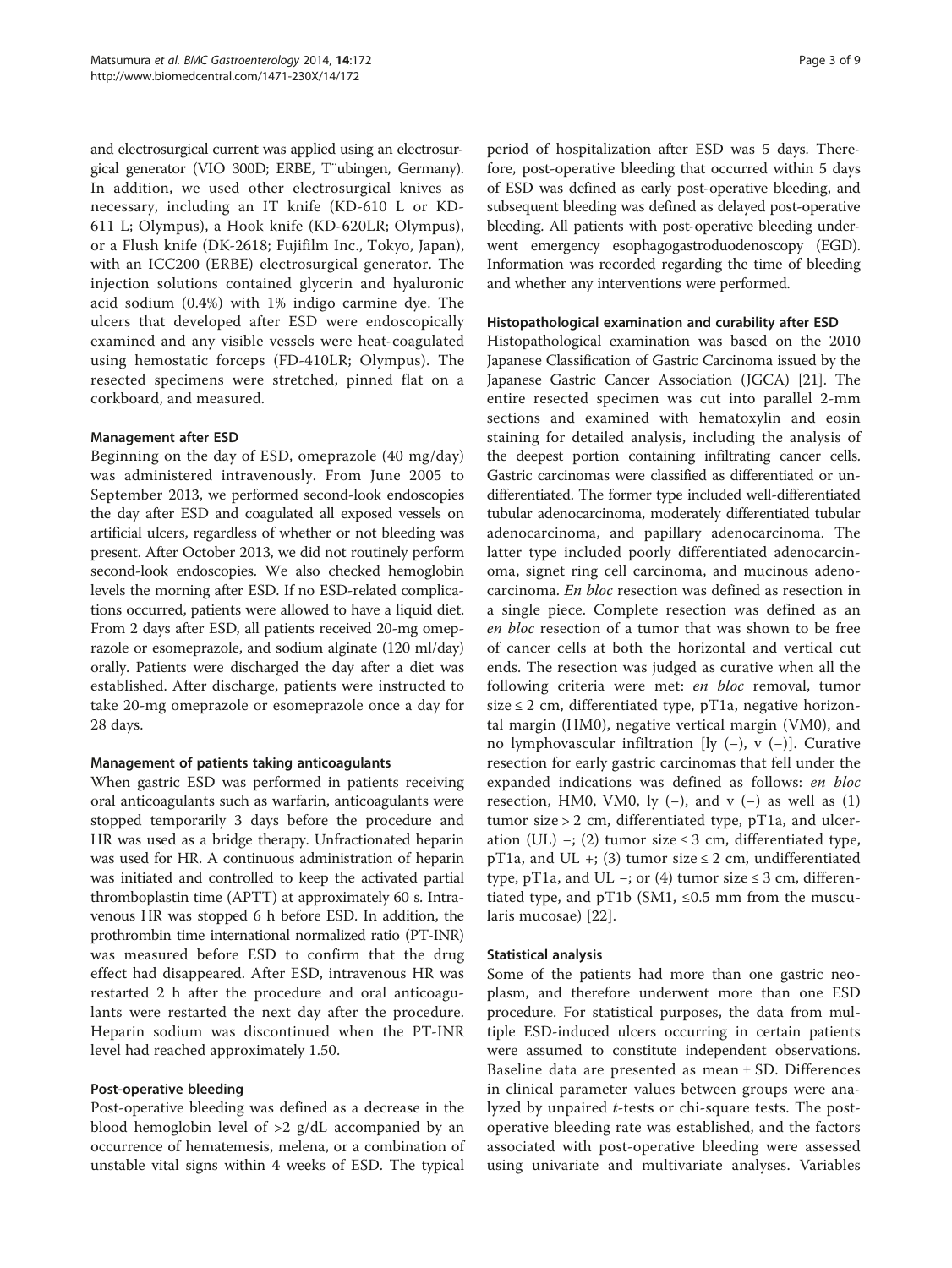with a P-value <0.1 on univariate analysis were entered into multivariate logistic regression analysis. All statistical analyses were performed using SPSS 20.0 (SPSS Inc., Chicago, IL, USA). A P-value of <0.05 was considered statistically significant.

## Ethics considerations

Informed consent was obtained from all patients. The study was conducted in accordance with the Declaration of Helsinki (1995) after the protocol had been approved by the institutional review board of the Chiba University School of Medicine. In addition, this study was registered at the University Hospital Medical Information Network (UMIN000013241).

# **Results**

# Demographic data

Clinical outcomes are shown in Table 1. The complete en bloc resection rate was 95.1%, perforation rate was 0.5%, and overall post-operative bleeding rate was 4.7%. The clinical characteristics of gastric lesions in patients with gastric neoplasms are shown in Table [2.](#page-4-0)

#### Post-operative bleeding

Twenty patients (4.7%) had post-operative bleeding. Table [2](#page-4-0) shows clinical differences between patients with post-operative bleeding and those without. In patients with continued LDA, HR, or continued LDA and HR, the post-operative bleeding rates were 9.5%, 23.8%, and 25.0%, respectively. In patients with chronic kidney disease (CKD) requiring hemodialysis, the post-operative bleeding rate was 20%. Among all patients with postoperative bleeding patients with HR and CKD requiring hemodialysis were significantly more likely to bleed than those without post-operative bleeding  $(P < 0.05)$ . In addition, the maximum diameter of the tumor was significantly larger in patients with post-operative bleeding than those without post-operative bleeding  $(P < 0.05)$ . All the post-operative bleeding occurred within 10 days of ESD. Early and delayed post-operative bleeding occurred in 11 and 9 patients, respectively. In 3 patients,

|  |  |  | <b>Table 1 Clinical outcomes of ESD</b> |  |  |
|--|--|--|-----------------------------------------|--|--|
|--|--|--|-----------------------------------------|--|--|

| Characteristic                  |      |
|---------------------------------|------|
| Complete en bloc resection (%)  | 95.1 |
| Curability                      |      |
| Curative resection (%)          | 72.3 |
| Expanded curative resection (%) | 21.4 |
| Non-curative resection (%)      | 6.3  |
| Complication                    |      |
| Perforation (%)                 | 0.5  |
| Post-operative bleeding (%)     | 4.7  |

we confirmed post-operative bleeding on second-look endoscopy, and two of them were patients taking antithrombotic agents.

#### Factors associated with post-operative bleeding

Table [3](#page-5-0) shows univariate and multivariate analyses of the risk factors associated with overall post-operative bleeding. These analyses revealed that HR, CKD requiring hemodialysis, and a maximum specimen diameter of ≥40 mm were risk factors for post-operative bleeding [odds ratio (OR) 5.77, 95% CI: 1.67–19.96; OR 33.86, 95% CI: 4.72–242.74; and OR 3.70, 95% CI: 1.09–12.52, respectively]. We repeated the univariate analysis, changing the threshold for specimen size from 30 to 50 mm in 10 mm increments. We determined the threshold when the probability value was the lowest and found a specimen size threshold of 40 mm. The maximum diameter of tumor size was strongly correlated to specimen size (Pearson product moment correlation,  $r = 0.68$ ,  $P <$ 0.05). Therefore, tumor size was excluded from this analysis. The relationship between risk factors and the time of post-operative bleeding is shown in Figure [1](#page-5-0). Table [4](#page-6-0) shows the univariate analysis of the risk factors associated with early post-operative bleeding. This analysis revealed that a specimen size of ≥40 mm was a risk factor for early post-operative bleeding (OR 6.08, 95% CI: 1.74–21.27). In contrast, Table [5](#page-6-0) shows the univariate and multivariate analyses of the risk factors associated with delayed post-operative bleeding. These analyses revealed that HR and CKD requiring hemodialysis were risk factors for delayed post-operative bleeding (OR 12.23, 95% CI: 2.63–56.77 and OR 28.35, 95% CI: 4.67–172.11, respectively). The post-operative bleeding rate was higher in patients with continued LDA. However, there was no statistical association between post-operative bleeding and continued LDA.

#### Management of post-operative bleeding

All patients with post-operative bleeding underwent emergency EGD and endoscopic treatment and recovered completely after endoscopic and medical treatment.

#### **Discussion**

In previous guidelines, the cessation of antithrombotic agents during endoscopic procedures was recommended because the emphasis was on the prevention of GI bleeding. However, recently the risks associated with the cessation of such agents have been widely reported [[23-26](#page-7-0)]. Therefore, the management of antithrombotic agents during endoscopic procedures has changed. In Japan, the guidelines were revised in 2012, and endoscopic procedures can be performed without the interruption of LDA therapy in patients at high risk for thromboembolic events [[17](#page-7-0),[18](#page-7-0)]. However, no consensus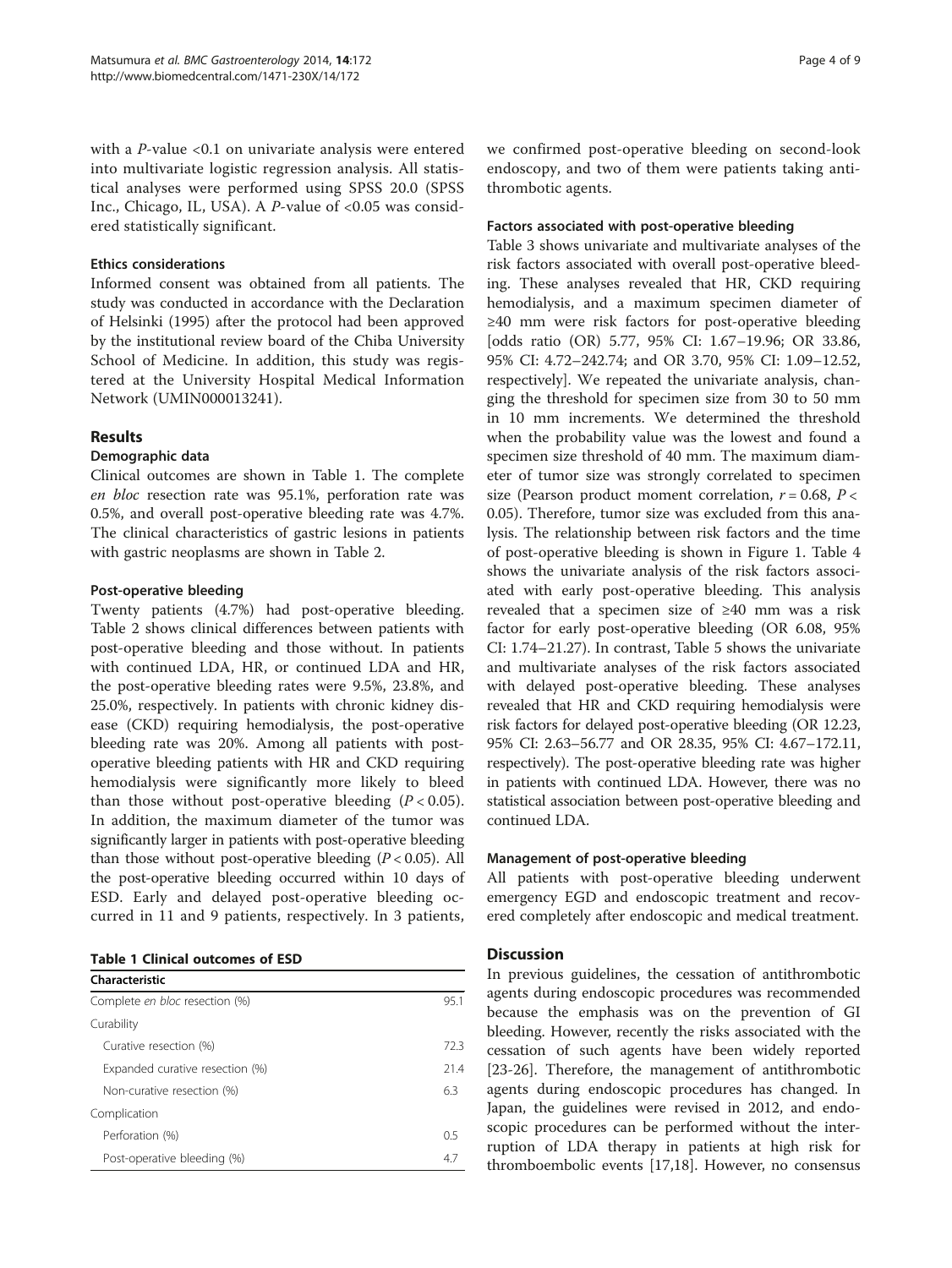|                                                        | <b>Total</b><br>$n = 425$ | Post-operative bleeding<br>$n = 20$ | No post-operative bleeding<br>$n = 405$ | p-value     |
|--------------------------------------------------------|---------------------------|-------------------------------------|-----------------------------------------|-------------|
| Sex (male/female)                                      | 302/123                   | 18/2                                | 284/121                                 | $n. s.*$    |
| Age (years, mean $\pm$ SD)                             | $72.1 \pm 8.6$            | $71.9 \pm 10.0$                     | $72.1 \pm 8.5$                          | $n. s.**$   |
| Tumor location (n, %)                                  |                           |                                     |                                         |             |
| Upper                                                  | 65(15)                    | 3(15)                               | 62(15)                                  | $n. s.*$    |
| Middle                                                 | 179 (42)                  | 6(30)                               | 173 (43)                                | $n. s.*$    |
| Lower                                                  | 181(43)                   | 11(55)                              | 170 (42)                                | $n. s.*$    |
| Tumor size (mm, mean $\pm$ SD)                         | $18.4 \pm 12.6$           | $29.6 \pm 21.8$                     | $17.8 \pm 11.7$                         | $< 0.05***$ |
| Specimen size (mm, mean $\pm$ SD)                      | $33.9 \pm 13.3$           | $41.3 \pm 17.6$                     | $33.6 \pm 12.9$                         | $0.07***$   |
| Invasion depth                                         |                           |                                     |                                         |             |
| M                                                      | 396                       | 18                                  | 378                                     | $n. s.*$    |
| SM1                                                    | 15                        | $\mathbf{1}$                        | 14                                      | $n. s.*$    |
| SM <sub>2</sub>                                        | 14                        | $\mathbf{1}$                        | 13                                      | $n. s.*$    |
| Ulceration $(+/-)$                                     | 418/7                     | 19/1                                | 399/6                                   | $n. s.*$    |
| Medication used (n, %)                                 |                           |                                     |                                         |             |
| Continued use of LDA                                   | 21(9)                     | 2(10)                               | 19(5)                                   | $n. s.*$    |
| Continued use of LDA + heparin replacement             | 4(1)                      | 1(5)                                | 3(0.7)                                  | $n. s.*$    |
| Heparin replacement                                    | 21(5)                     | 5(25)                               | 16(4)                                   | $< 0.05*$   |
| Cessation of antithrombotic agent during ESD procedure | 41(9)                     | 2(10)                               | 39 (10)                                 | $n. s.*$    |
| Comorbidity (n, %)                                     |                           |                                     |                                         |             |
| Liver cirrhosis                                        | 20(5)                     | 2(10)                               | 18(4)                                   | $n. s.*$    |
| CKD undergoing hemodialysis                            | 20(5)                     | 4(20)                               | 16(4)                                   | $< 0.05*$   |
| Second-look endoscopy (+/-)                            | 356/69                    | 19/1                                | 337/68                                  | $n. s.*$    |

<span id="page-4-0"></span>

| Table 2 Clinical characteristics of gastric lesions in patients with gastric neoplasms |  |  |  |  |
|----------------------------------------------------------------------------------------|--|--|--|--|
|----------------------------------------------------------------------------------------|--|--|--|--|

LDA: Low-dose aspirin.

CKD: Chronic kidney disease.

\*Chi-square test.

\*\*Unpaired t-test. n.s.: not significant.

has been reached and controversy exists as to whether the use of these agents is a risk factor for post-operative bleeding after ESD. In previous studies, Koh et al. and Takeuchi et al. reported that the use of antithrombotic drugs was a risk factor for post-operative bleeding after ESD [[27,28\]](#page-7-0). However, in these reports, antithrombotic drug therapies were interrupted preoperatively in all patients. In this regard, these studies differed from our research that focused on the continued use of antithrombotic agents and risk factors for post-operative bleeding. On the other hand, Cho et al. also reported an increased risk of bleeding after gastric ESD in a recent study of 19 patients with the continued use of LDA [\[19](#page-7-0)]. In contrast, Sanomura et al. reported that the continued use of LDA did not increase the risk of bleeding during or after ESD in 25 patients with the continued use of LDA [[20](#page-7-0)]. In our study, we studied 83 patients and used various methods for administering antithrombotic agents. Our study included 25 patients with the continued use of LDA. The continued use of LDA was not a risk factor but HR, CKD requiring hemodialysis, and a maximum

specimen diameter of ≥40 mm were risk factors for post-operative bleeding. In addition, in our study, we evaluated the relationship between risk factors and the time of post-operative bleeding. Large specimen size was a risk factor for early post-operative bleeding, and HR and CKD requiring hemodialysis were risk factors for delayed bleeding. A temporary cessation of antithrombotic agents during the ESD procedure was not a risk factor for post-operative bleeding.

In previous studies, Kakushima et al. reported that ESDinduced gastric ulcers healed within 8 weeks, regardless of the size and location, and fibrosis and wall thickening were observed from 2 weeks after ESD [\[29,30\]](#page-8-0). In addition, Goto et al. reported that visible vessels, which occurred in approximately one quarter of the ulcers within 3 days of ESD, were rarely observed 4 days after ESD [[31](#page-8-0)]. Considering these studies and our results, these visible vessels may cause early post-operative bleeding and may depend on the size of ESD-induced ulcers. In contrast, delayed bleeding may be caused by the delayed healing of ulcers, which in turn may be caused by HR and CKD requiring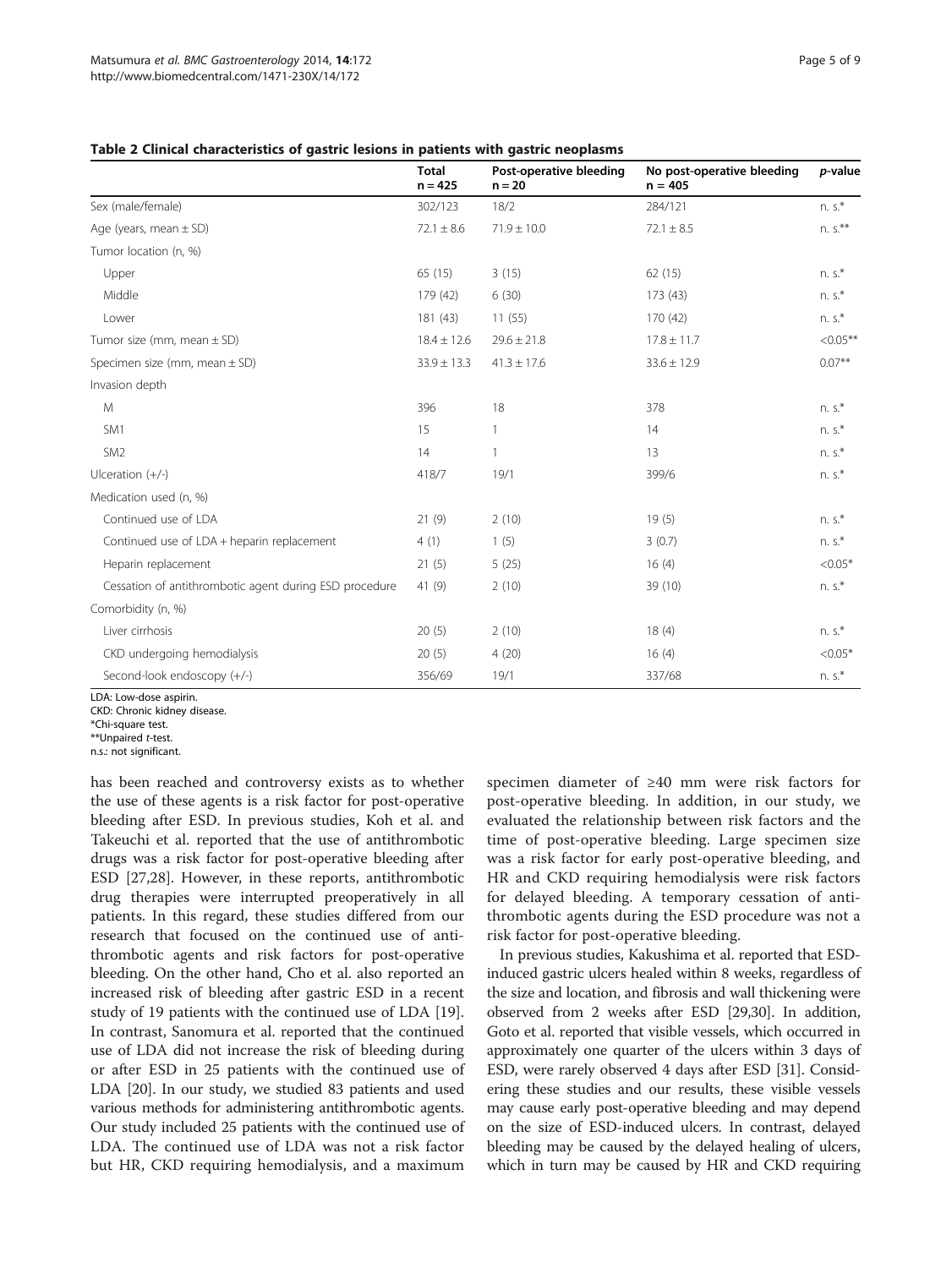|                                                                                        | Univariate analysis |                 | Multivariate analysis |           |
|----------------------------------------------------------------------------------------|---------------------|-----------------|-----------------------|-----------|
| <b>Risk factor</b>                                                                     | OR (95% CI)         | <i>p</i> -value | OR (95% CI)           | p-value   |
| Male gender (vs. Female)                                                               | 3.91 (0.89-17.11)   | $0.07*$         | $6.40(0.69 - 58.69)$  | 0.10      |
| Age $\geq$ 70 years (vs. $\leq$ 69 years)                                              | $1.01(0.39-2.58)$   | 0.99            |                       |           |
| Tumor location Lower (vs. Upper and Middle)                                            | 1.65 (0.67-4.08)    | 0.27            |                       |           |
| Continued use of LDA                                                                   | 2.97 (0.81-10.92)   | 0.10            |                       |           |
| Continued use of LDA + heparin replacement                                             | $6.84(0.68-68.89)$  | 0.10            |                       |           |
| Heparin replacement                                                                    | 7.99 (2.77-22.99)   | $< 0.01*$       | 5.77 (1.67-19.96)     | $0.01*$   |
| Cessation of antithrombotic agent during ESD procedure (vs. No antithrombotic therapy) | 82 (0.38-8.68)      | 0.45            |                       |           |
| Liver cirrhosis                                                                        | $1.51(0.33 - 6.83)$ | 0.59            |                       |           |
| CKD undergoing hemodialysis                                                            | 19.40 (4.75-79.19)  | $< 0.01*$       | 33.86 (4.72-242.74)   | $< 0.01*$ |
| Specimen size $\geq$ 40 mm (vs. < 40 mm)                                               | 2.84 (1.14-7.09)    | $0.03*$         | 3.70 (1.09-12.52)     | $0.04*$   |
| Procedure time $\geq$ 90 min (vs. < 90 min)                                            | 3.05 (1.12-8.29)    | $0.03*$         | 2.45 (0.74-8.16)      | 0.15      |
| Second-look endoscopy (vs. No second-look endoscopy)                                   | 3.83 (0.51-29.14)   | 0.19            |                       |           |
| OR: Odds ratio                                                                         |                     |                 |                       |           |

#### <span id="page-5-0"></span>Table 3 Univariate and multivariate analyses of risk factors associated with overall post-operative bleeding

OR: Odds ratio. CI: Confidence interval. LDA: Low-dose aspirin. CKD: Chronic kidney disease.  $*_{p<0.05}$ .

hemodialysis. Yoshio et al. reported that gastric ESD under HR was associated with a high risk of postoperative bleeding (37.5%), a finding that was similar to the result in our study (23.8%) [\[32](#page-8-0)]. These high incidences of post-operative bleeding may be caused using two kinds of anticoagulant therapy (oral anticoagulants and intravenous heparin) from the day after ESD. We routinely performed second-look endoscopy before September 2013. However, in a prospective, randomized, controlled study, Ryu et al. found that second-look endoscopy was not associated with clinical outcomes including bleeding and morbidity after gastric ESD [\[33](#page-8-0)]. For this reason, we did not perform second-look endoscopy routinely after October 2013. In the present study,

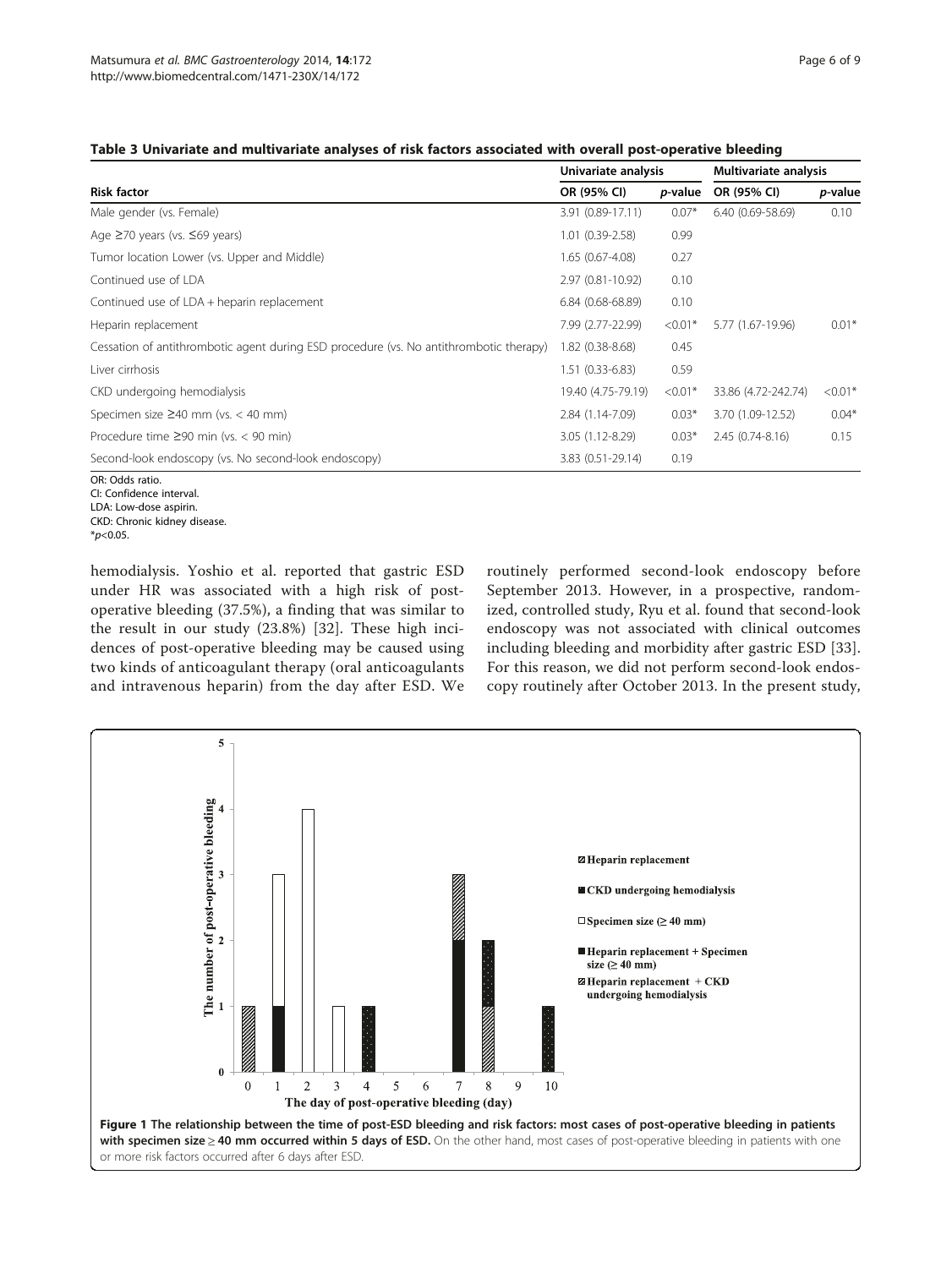|                                                                                        | Univariate analysis  |                 | Multivariate analysis |           |
|----------------------------------------------------------------------------------------|----------------------|-----------------|-----------------------|-----------|
| <b>Risk factor</b>                                                                     | OR (95% CI)          | <i>p</i> -value | OR (95% CI)           | p-value   |
| Male gender (vs. Female)                                                               | 4.25 (0.53-33.61)    | 0.17            |                       |           |
| Age $\geq$ 70 years (vs. $\leq$ 69 years)                                              | $1.45(0.38 - 5.57)$  | 0.58            |                       |           |
| Tumor location Lower (vs. Upper and Middle)                                            | 2.36 (0.68-8.20)     | 0.17            |                       |           |
| Continued use of LDA                                                                   | 3.66 (0.74-17.93)    | 0.11            |                       |           |
| Continued use of LDA + heparin replacement                                             | 13.30 (1.27-139.25)  | $0.03*$         | 32.88 (2.61-414.05)   | $< 0.01*$ |
| Heparin replacement                                                                    | 3.50 (0.71-17.10)    | 0.12            |                       |           |
| Cessation of antithrombotic agent during ESD procedure (vs. No antithrombotic therapy) | 3.08 (0.60-15.87)    | 0.18            |                       |           |
| Liver cirrhosis                                                                        | $1.33(0.16 - 10.81)$ | 0.78            |                       |           |
| CKD undergoing hemodialysis                                                            | 4.92 (0.56-43.20)    | 0.15            |                       |           |
| Specimen size $\geq$ 40 mm (vs. < 40 mm)                                               | $6.08(1.74-21.27)$   | $< 0.01*$       | 8.03 (2.03-31.72)     | $< 0.01*$ |
| Procedure time $\geq 90$ min (vs. < 90 min)                                            | 3.44 (0.81-14.71)    | 0.10            |                       |           |
| Second-look endoscopy (vs. No second-look endoscopy)                                   | 1.96 (0.24-15.60)    | 0.52            |                       |           |
| $\sim$ $\sim$ $\sim$ $\sim$                                                            |                      |                 |                       |           |

#### <span id="page-6-0"></span>Table 4 Univariate and multivariate analyses of risk factors associated with early post-operative bleeding

OR: Odds ratio. CI: Confidence interval. LDA: Low-dose aspirin. CKD: Chronic kidney disease.  $*_{p<0.05}$ .

we also analyzed the relationship between second-look endoscopy and post-operative bleeding. There was no statistical association between post-operative bleeding and second-look endoscopy.

There are several limitations to this study. First, the study was a retrospective study and was conducted at a single center. Second, this study contained a small number of cases with the continued use of antithrombotic agents. Third, the number of patients with post-operative bleeding was small. These limitations indicate that our study requires further validation. In addition, the cessation of antithrombotic agents in patients at high risk of thromboembolism is difficult in view of the risks associated with the cessation of such agents. Therefore, we could not perform a randomized controlled study that stratified patients on the basis of the risk of thromboembolism. In the future, further research involving large numbers of patients is warranted.

#### Table 5 Univariate and multivariate analyses of risk factors associated with delayed post-Operative bleeding

|                                                                                        | Univariate analysis | Multivariate analysis |                     |                 |
|----------------------------------------------------------------------------------------|---------------------|-----------------------|---------------------|-----------------|
| <b>Risk factor</b>                                                                     | OR (95% CI)         | <i>p</i> -value       | OR (95% CI)         | <i>p</i> -value |
| Male gender (vs. Female)                                                               | 3.38 (0.41-27.32)   | 0.25                  |                     |                 |
| Age $\geq$ 70 years (vs. $\leq$ 69 years)                                              | $0.67(0.17 - 2.53)$ | 0.55                  |                     |                 |
| Tumor location Lower (vs. Upper and Middle)                                            | 1.05 (0.28-3.99)    | 0.55                  |                     |                 |
| Continued use of LDA                                                                   | $1.98(0.23-16.4)$   | 0.52                  |                     |                 |
| Continued use of LDA + heparin replacement                                             | N/A                 | N/A                   |                     |                 |
| Heparin replacement                                                                    | 13.89 (3.48-55.39)  | $< 0.01*$             | 12.23 (2.63-56.77)  | $< 0.01*$       |
| Cessation of antithrombotic agent during ESD procedure (vs. No antithrombotic therapy) | N/A                 | N/A                   |                     |                 |
| Liver cirrhosis                                                                        | $1.67(0.20-13.9)$   | 0.63                  |                     |                 |
| CKD undergoing hemodialysis                                                            | 33.16 (6.67-164.82) | $< 0.01*$             | 28.35 (4.67-172.11) | $< 0.01*$       |
| Specimen size $\geq$ 40 mm (vs. < 40 mm)                                               | $0.92(0.19-4.55)$   | 0.92                  |                     |                 |
| Procedure time $\geq 90$ min (vs. < 90 min)                                            | 2.56 (0.67-9.78)    | 0.16                  |                     |                 |
| Second-look endoscopy (vs. No second-look endoscopy)                                   | N/A                 | N/A                   |                     |                 |

OR: Odds ratio. CI: Confidence interval. LDA: Low-dose aspirin. CKD: Chronic kidney disease. N/A: Not applicable.  $*_{p<0.05}$ .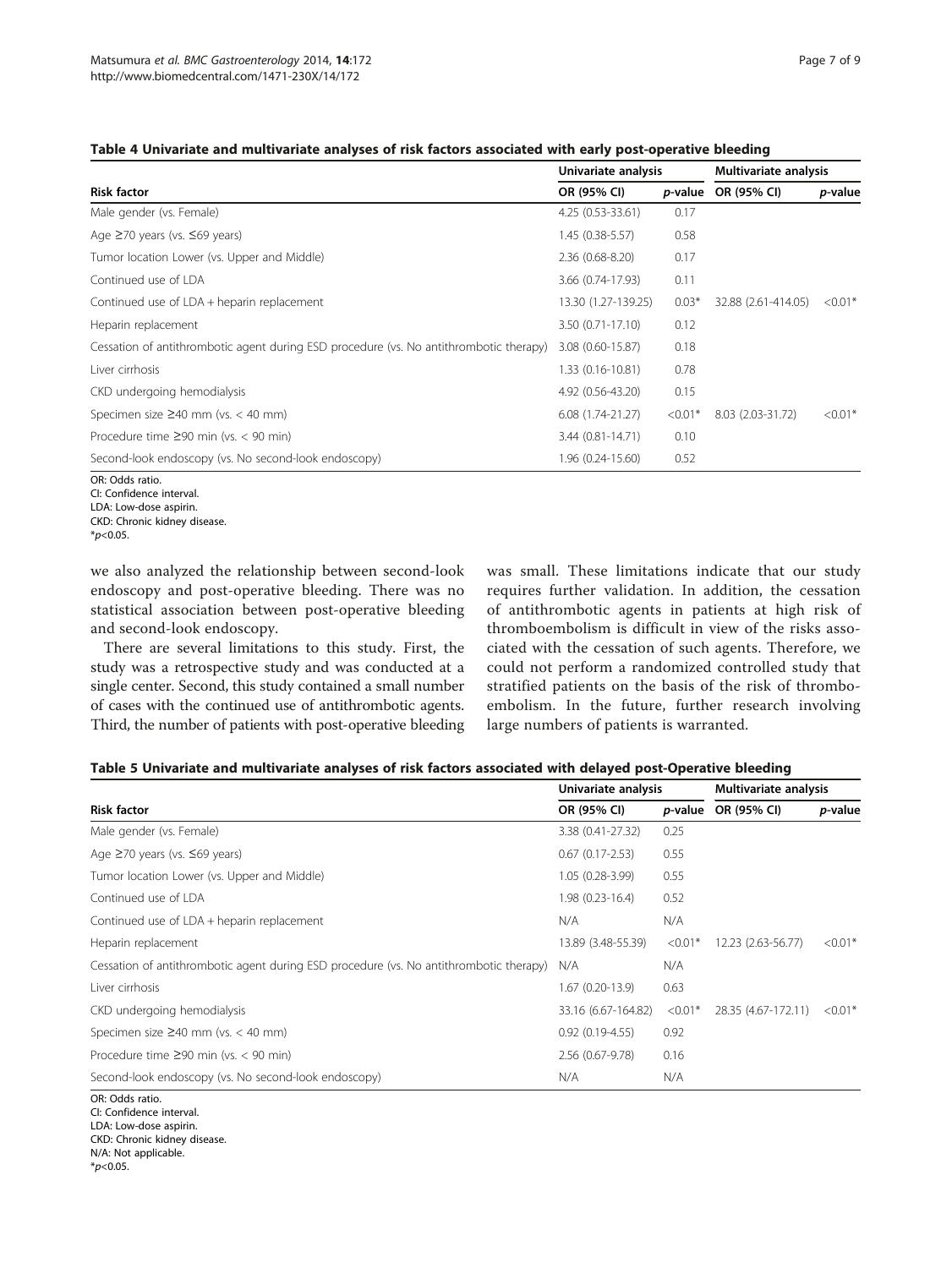#### <span id="page-7-0"></span>Conclusions

Large specimen size is a risk factor for early post-operative bleeding, and HR and CKD requiring hemodialysis are risk factors for delayed bleeding. In contrast, continued LDA is not a risk factor for post-operative bleeding. Patients with risk factors should be carefully watched, allowing for the timing of post-operative bleeding after ESD.

#### Abbreviations

ESD: Endoscopic submucosal dissection; CKD: Chronic kidney disease;

LDA: Low-dose aspirin; HR: Heparin replacement; EGD: Esophagogastroduodenoscopy; APTT: Activated partial thromboplastin time.

#### Competing interests

The authors declare that they have no competing interest.

#### Authors' contributions

TM, DM and MA planned the study. TM and MA performed the statistical analysis and drafted the manuscript. TK and OY conducted the study. TM, DM, KO, SM, HI, KS and TN corrected the data. All authors read and approved the final manuscript.

#### Acknowledgements

The authors would like to thank the staff of the Endoscopy Unit of Chiba University Hospital for technical assistance and documentation in performing the study.

#### Received: 10 June 2014 Accepted: 24 September 2014 Published: 3 October 2014

#### References

- 1. Gotoda T, Yanagisawa A, Sasako M, Ono H, Nakanishi Y, Shimoda T, Kato Y: Incidence of lymph node metastasis from early gastric cancer: estimation with a large number of cases at two large centers. Gastric Cancer 2000, 3:219–225.
- 2. Fujishiro M, Yahagi N, Nakamura M, Kakushima N, Kodashima S, Ono S, Kobayashi K, Hashimoto T, Yamamichi N, Tateishi A, Shimizu Y, Oka M, Ogura K, Kawabe T, Ichinose M, Omata M: Successful outcomes of a novel endoscopic treatment for GI tumors: endoscopic submucosal dissection with a mixture of high-molecular-weight hyaluronic acid, glycerin, and sugar. Gastrointest Endosc 2006, 63:243–249.
- 3. Oka S, Tanaka S, Kaneko I, Mouri R, Hirata M, Kawamura T, Yoshihara M, Chayama K: Advantage of endoscopic submucosal dissection compared with EMR for early gastric cancer. Gastrointest Endosc 2006, 64:877–883.
- 4. Nakamoto S, Sakai Y, Kasanuki J, Kondo F, Ooka Y, Kato K, Arai M, Suzuki T, Matsumura T, Bekku D, Ito K, Tanaka T, Yokosuka O: Indications for the use of endoscopic mucosal resection for early gastric cancer in Japan: a comparative study with endoscopic submucosal dissection. Endoscopy 2009, 41:746–750.
- Antithrombotic Trialists' Collaboration: Collaborative meta-analysis of randomised trials of antiplatelet therapy for prevention of death, myocardial infarction, and stroke in high risk patients. BMJ 2002, 324(7329):71–86.
- 6. Hart RG, Pearce LA, Aguilar MI: Meta-analysis: antithrombotic therapy to prevent stroke in patients who have nonvalvular atrial fibrillation. Ann Intern Med 2007, 146:857–867.
- 7. Laine L: Review article: gastrointestinal bleeding with low-dose aspirin - what's the risk? Aliment Pharmacol Ther 2006, 24:897–908.
- 8. McQuaid KR, Laine L: Systematic review and meta-analysis of adverse events of low-dose aspirin and clopidogrel in randomized controlled trials. Am J Med 2006, 119:624–638.
- Antithrombotic Trialists' (ATT) Collaboration, Baigent C, Blackwell L, Collins R, Emberson J, Godwin J, Peto R, Buring J, Hennekens C, Kearney P, Meade T, Patrono C, Roncaglioni MC, Zanchetti A: Aspirin in the primary and secondary prevention of vascular disease: collaborative meta-analysis of individual participant data from randomised trials. Lancet 2009, 373:1849–1860.
- 
- 10. Lanas A, Fuentes J, Benito R, Serrano P, Bajador E, Sáinz R: Helicobacter pylori increases the risk of upper gastrointestinal bleeding in patients taking low-dose aspirin. Aliment Pharmacol Ther 2002, 16:779–786.
- 11. Goto O, Fujishiro M, Oda I, Kakushima N, Yamamoto Y, Tsuji Y, Ohata K, Fujiwara T, Fujiwara J, Ishii N, Yokoi C, Miyamoto S, Itoh T, Morishita S, Gotoda T, Koike K: A multicenter survey of the management after gastric endoscopic submucosal dissection related to postoperative bleeding. Dig Dis Sci 2012, 57:435–439.
- 12. Watanabe K, Ogata S, Kawazoe S, Watanabe K, Koyama T, Kajiwara T, Shimoda Y, Takase Y, Irie K, Mizuguchi M, Tsunada S, Iwakiri R, Fujimoto K: Clinical outcomes of EMR for gastric tumors: historical pilot evaluation between endoscopic submucosal dissection and conventional mucosal resection. Gastrointest Endosc 2006, 63:776–782.
- 13. Takizawa K, Oda I, Gotoda T, Yokoi C, Matsuda T, Saito Y, Saito D, Ono H: Routine coagulation of visible vessels may prevent delayed bleeding after endoscopic submucosal dissection and analysis of risk factors. Endoscopy 2008, 40:179–183.
- 14. Ono S, Fujishiro M, Niimi K, Goto O, Kodashima S, Yamamichi N, Omata M: Technical feasibility of endoscopic submucosal dissection for early gastric cancer in patients taking anti-coagulants or anti-platelet agents. Dig Liver Dis 2009, 41:725–728.
- 15. Anderson MA, Ben-Menachem T, Gan SI, Gan SI, Appalaneni V, Banerjee S, Cash BD, Fisher L, Harrison ME, Fanelli RD, Fukami N, Ikenberry SO, Jain R, Khan K, Krinsky ML, Lichtenstein DR, Maple JT, Shen B, Strohmeyer L, Baron T, Dominitz JA: Management of antithrombotic agents for endoscopic procedures. Gastrointest Endosc 2009, 70:1060–1070.
- 16. Boustière C, Veitch A, Vanbiervliet G, Bulois P, Deprez P, Laquiere A, Laugier R, Lesur G, Mosler P, Nalet B, Napoleon B, Rembacken B, Ajzenberg N, Collet JP, Baron T, Dumonceau JM, European Society of Gastrointestinal Endoscopy: Endoscopy and antiplatelet agents. European Society of Gastrointestinal Endoscopy (ESGE) guideline. Endoscopy 2011, 43:445–461.
- 17. Fujimoto K, Fujishiro M, Katou M, Higuchi K, Iwakiri R, Sakamoto C, Uchiyama S, Kashiwagi A, Ogawa H, Murakami K, Mine T, Yoshino J, Kinoshita Y, Ichinose M, Matsui T: Guidelines for gastroenterological endoscopy in patients undergoing antithrombotic treatment. Gastroenterol Endosc 2012, 54:2073–2102 (in Japanese).
- 18. Fujimoto K, Fujishiro M, Kato M, Higuchi K, Iwakiri R, Sakamoto C, Uchiyama S, Kashiwagi A, Ogawa H, Murakami K, Mine T, Yoshino J, Kinoshita Y, Ichinose M, Matsui T: Guidelines for gastroenterological endoscopy in patients undergoing antithrombotic treatment. Dig Endosc 2014, 26:1-14.
- 19. Cho SJ, Choi IJ, Kim CG, Lee JY, Nam BH, Kwak MH, Kim HJ, Ryu KW, Lee JH, Kim YW: Aspirin use and bleeding risk after endoscopic submucosal dissection in patients with gastric neoplasms. Endoscopy 2012, 44:114–121.
- 20. Sanomura Y, Oka S, Tanaka S, Numata N, Higashiyama M, Kanao H, Yoshida S, Ueno Y, Chayama K: Continued use of low-dose aspirin does not increase the risk of bleeding during or after endoscopic submucosal dissection for early gastric cancer. Gastric Cancer 2014, 17:489–496.
- 21. Japanese Gastric Cancer Association: Japanese classification of gastric carcinoma: 3rd English edition. Gastric Cancer 2011, 14:101–112.
- 22. Japanese Gastric Cancer Association: Japanese gastric cancer treatment guidelines 2010 (ver. 3). Gastric Cancer 2011, 14:113–123.
- 23. Sung JJ, Lau JY, Ching JY, Wu JC, Lee YT, Chiu PW, Leung VK, Wong VW, Chan FK: Continuation of low-dose aspirin therapy in peptic ulcer bleeding: a randomized trial. Ann Intern Med 2010, 152:1–9.
- 24. Maulaz AB, Bezerra DC, Michel P, Bogousslavsky J: Effect of discontinuing aspirin therapy on the risk of brain ischemic stroke. Arch Neurol 2005, 62:1217–1220.
- 25. Biondi-Zoccai GG, Lotrionte M, Agostoni P, Abbate A, Fusaro M, Burzotta F, Testa L, Sheiban I, Sangiorgi G: A systematic review and meta-analysis on the hazards of discontinuing or not adhering to aspirin among 50,279 patients at risk for coronary artery disease. Eur Heart J 2006, 27:2667–2674.
- 26. Sibon I, Orgogozo JM: Antiplatelet drug discontinuation is a risk factor for ischemic stroke. Neurology 2004, 62:1187–1189.
- 27. Koh R, Hirasawa K, Yahara S, Oka H, Sugimori K, Morimoto M, Numata K, Kokawa A, Sasaki T, Nozawa A, Taguri M, Morita S, Maeda S, Tanaka K: Antithrombotic drugs are risk factors for delayed postoperative bleeding after endoscopic submucosal dissection for gastric neoplasms. Gastrointest Endosc 2013, 78:476–483.
- 28. Takeuchi T, Ota K, Harada S, Edogawa S, Kojima Y, Tokioka S, Umegaki E, Higuchi K: The postoperative bleeding rate and its risk factors in patients